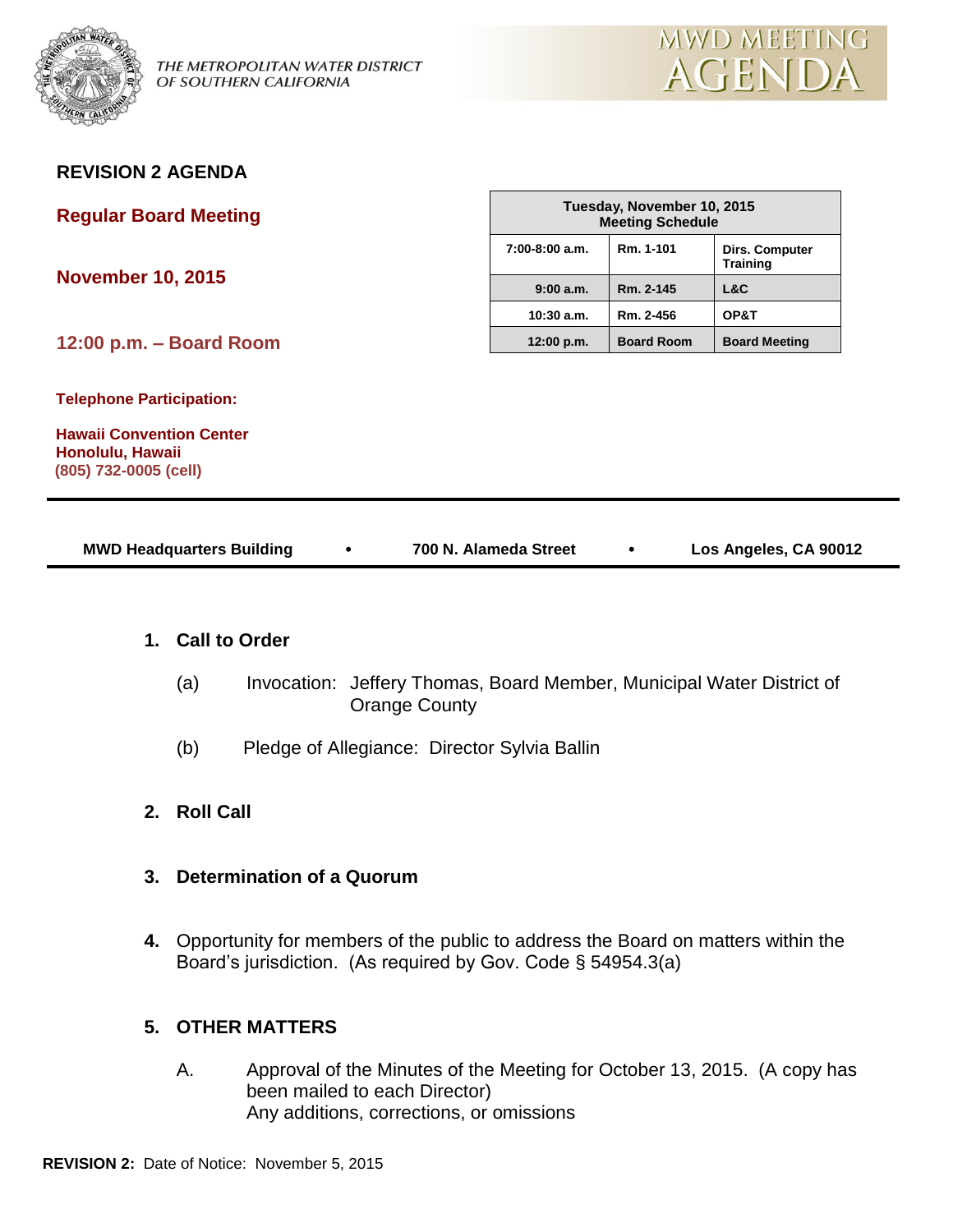B. Report on Directors' events attended at Metropolitan expense for month of **October** 

- **Added** C. Induction of new Director Janna Zurita, from City of Compton
	- (a) Receive credentials
	- (b) Report on credentials by General Counsel
	- (c) File credentials
	- (d) Administer Oath of Office
	- (e) File Oath
	- D. Approve committee assignments
	- E. Chairman's Monthly Activity Report
- **Added** F. Approve 30-day leave of absence for Vice Chair Gloria Gray, commencing December 4, 2015

#### **6. DEPARTMENT HEADS' REPORTS**

- A. General Manager's summary of Metropolitan's activities for the month of **October**
- B. General Counsel's summary of Legal Department activities for the month of October
- C. General Auditor's summary of activities for the month of October
- D. Ethics Officer's summary of activities for the month of October

## **7. CONSENT CALENDAR ITEMS — ACTION**

**7-1** Appropriate \$960,000; and authorize design and repair of expansion joints on pump delivery lines along the Colorado River Aqueduct (Approp. 15483). (E&O)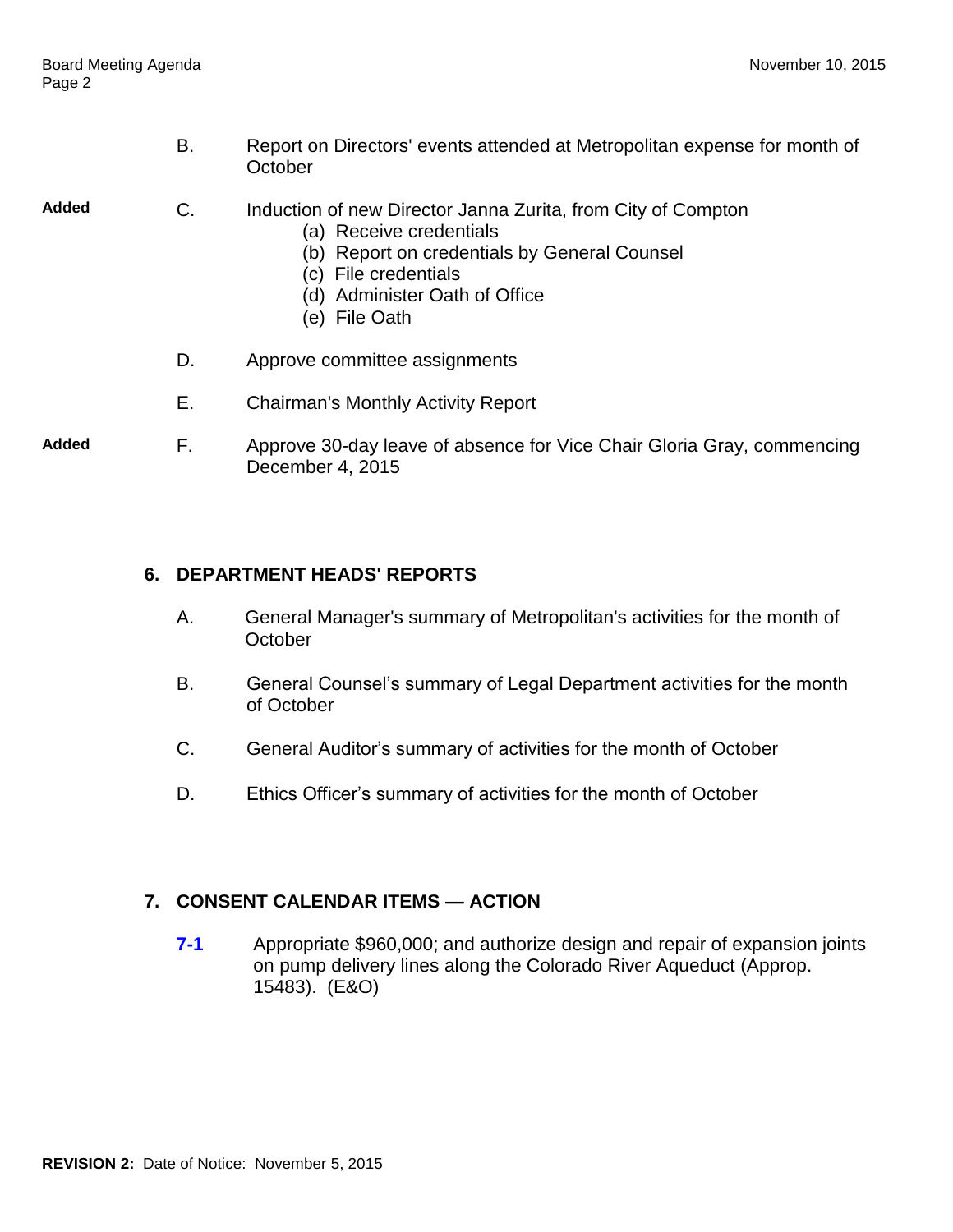**Recommendation:**

**Option #1:**

**Adopt the CEQA determination that the proposed action is categorically exempt, and**

- **a. Appropriate \$960,000; and**
- **b. Authorize design to repair 16 expansion joints on pump delivery lines along the CRA, and authorize construction to repair three of those joints.**
- **7-2** Authorize a long-term ground lease to Verizon Wireless for a telecommunications equipment site in the unincorporated area of Mentone, county of San Bernardino. (RP&AM)

#### **Recommendation:**

**Option #1:**

**Adopt the CEQA determination that the proposed action is categorically exempt, and authorize the long-term ground lease to Verizon Wireless.**

**7-3** Authorize amendment of lease to Western Center Community Foundation dba the Western Science Center on Metropolitan-owned property in the city of Hemet, California. (RP&AM)

**Recommendation:**

**Option #1:**

**Adopt the CEQA determination that the proposed action is categorically exempt, and authorize the amendment to Western Center Community Foundation dba the Western Science Center.**

## **(END OF CONSENT CALENDAR)**

#### **8. OTHER BOARD ITEMS — ACTION**

**8-1** Adopt Twenty-First Supplemental Resolution to the Master Revenue Bond Resolution authorizing the sale of up to \$250 million of Water Revenue Bonds, 2015 Authorization; and approve expenditures to fund the cost of issuance of the Bonds. (F&I)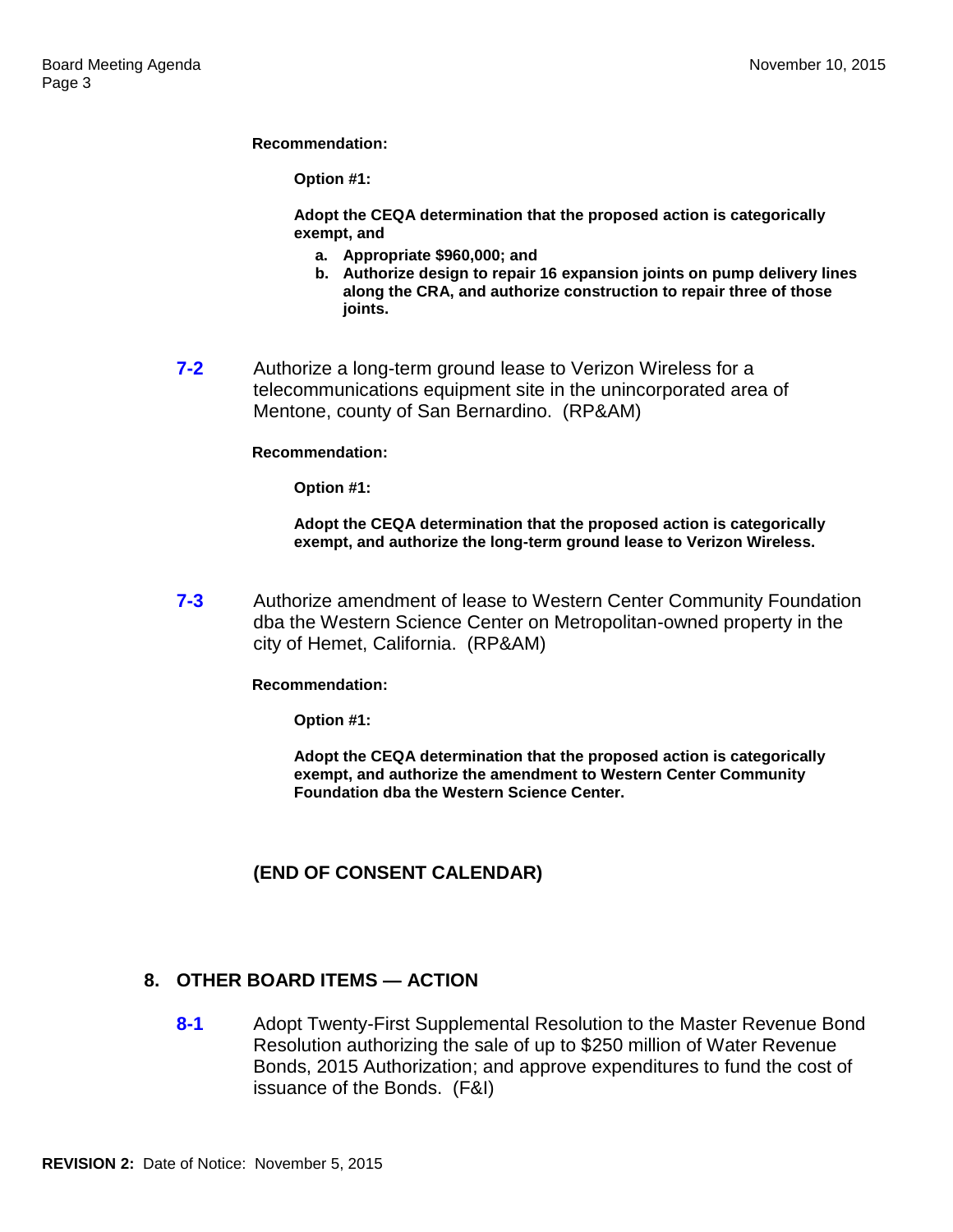**Recommendation:**

**Option #1:**

**Adopt the CEQA determination that the proposed action is not defined as a project and is not subject to CEQA, and**

- **a. Adopt the Twenty-First Supplemental; Resolution to the Master Revenue Bond Resolution authorizing the issuance of up to \$250 million of Water Revenue Bonds, 2015 Authorization and providing the terms and conditions for the sale and issuance of said Water Revenue Bonds; and**
- **b. Approve up to \$1,885,000 for the payment of the cost of issuance of the Water Revenue Bonds to be paid from bond proceeds or Metropolitan funds.**
- **8-2** Appropriate \$36.2 million; award \$29.56 million contract to OHL USA, Inc. to rehabilitate Palos Verdes Reservoir; and authorize agreement with CDM Smith, Inc. in an amount not to exceed \$713,000 (Approps. 15417 and 15441). (E&O)

**Recommendation:**

**Option #1:**

**Review and consider the information contained in Addendum No. 1 and the MND, and find that the proposed modifications will not have a significant impact on the environment, and**

- **a. Appropriate \$36.2 million;**
- **b. Award \$29.56 million contract to OHL USA, Inc. to rehabilitate Palos Verdes Reservoir; and**
- **c. Authorize agreement with CDM Smith, Inc. in an amount not to exceed \$713,000.**
- **8-3** Appropriate \$15 million; and authorize: (1) agreement with County Sanitation District No. 2 of Los Angeles County for development of a potential regional recycled water supply program; and (2) design of a demonstration-scale recycled water treatment plant (Approp. 15493). (WP&S)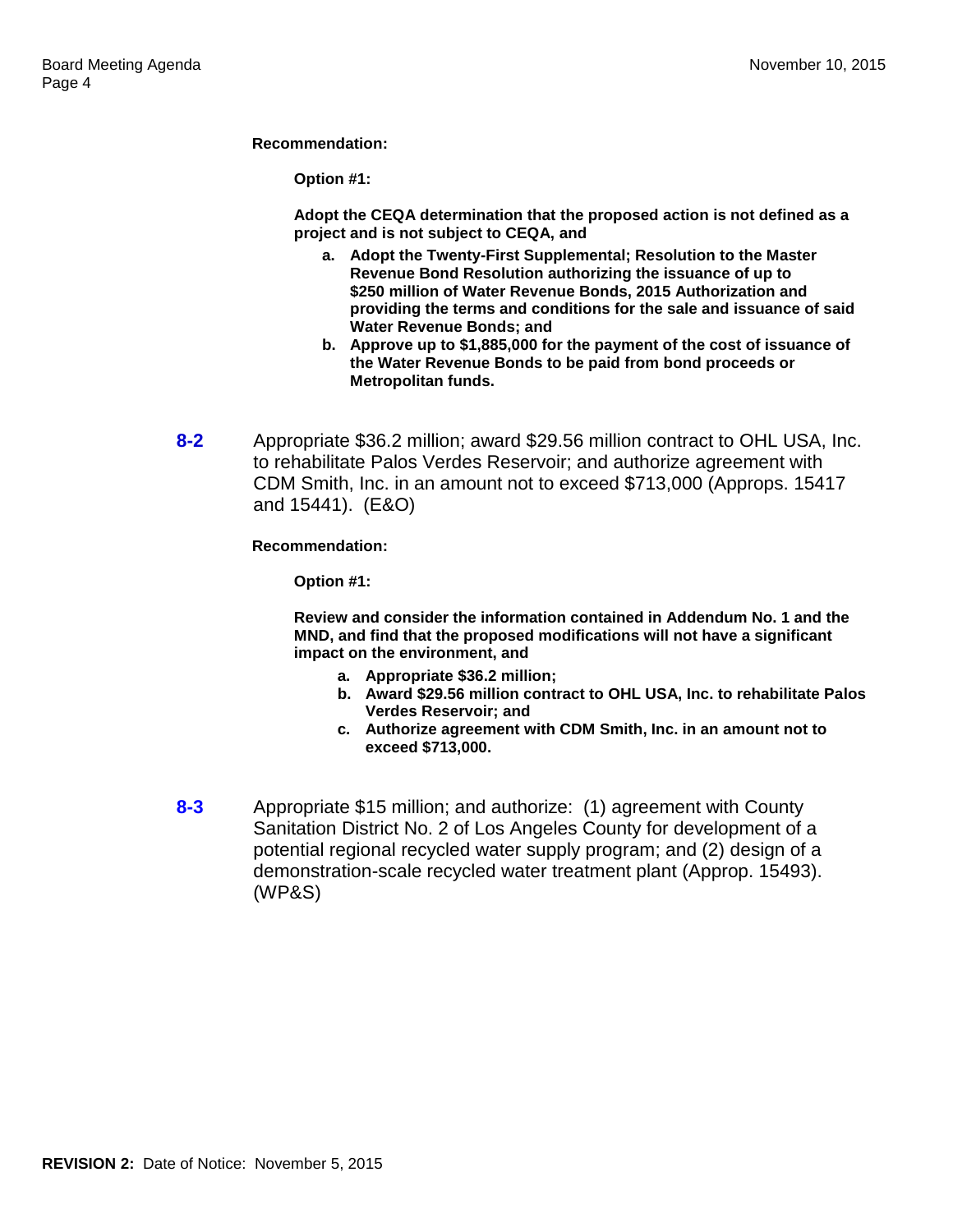**Recommendation:**

**Option #1:**

**Adopt the CEQA determination that the proposed action is categorically exempt, and**

- **a. Appropriate \$15 million;**
- **b. Authorize agreement with County Sanitation District No. 2 of Los Angeles County, substantially in conformance with the terms included in Attachment 1 to the board letter, and in a form approved by the General Counsel, for implementation of a demonstration project and development of a potential regional recycled water supply program; and**
- **c. Authorize design of a demonstration-scale recycled water treatment plant.**
- **8-4** Authorize entering into a new agreement with the California Department of Water Resources for the sale of renewable energy from five Hydroelectric Power Plants. (E&O)

**Recommendation:**

**Option #1:**

**Adopt the CEQA determination that the proposed action is categorically exempt and is not subject to CEQA, and authorize the General Manager to enter into a new agreement under the terms described in the board letter for the sale of renewable energy from the five Metropolitan Hydroelectric Power Plants.**

**8-5** Authorize entering into three agency temporary skilled labor agreements. (OP&T)

**Recommendation:**

**Option #1:**

**Adopt the CEQA determination that the proposed action is not defined as a project and is not subject to CEQA, and authorize the General Manager to enter into the following skilled craft labor agreements:**

- **a. A contract for agency temporary skilled craft labor with Grafton Inc., not to exceed \$325,000 per year;**
- **b. A contract for agency temporary skilled craft labor with Johnson Services Group not to exceed \$325,000 per year; and**
- **c. A contract for agency temporary skilled craft labor with Premier Personnel Resources not to exceed \$325,000 per year.**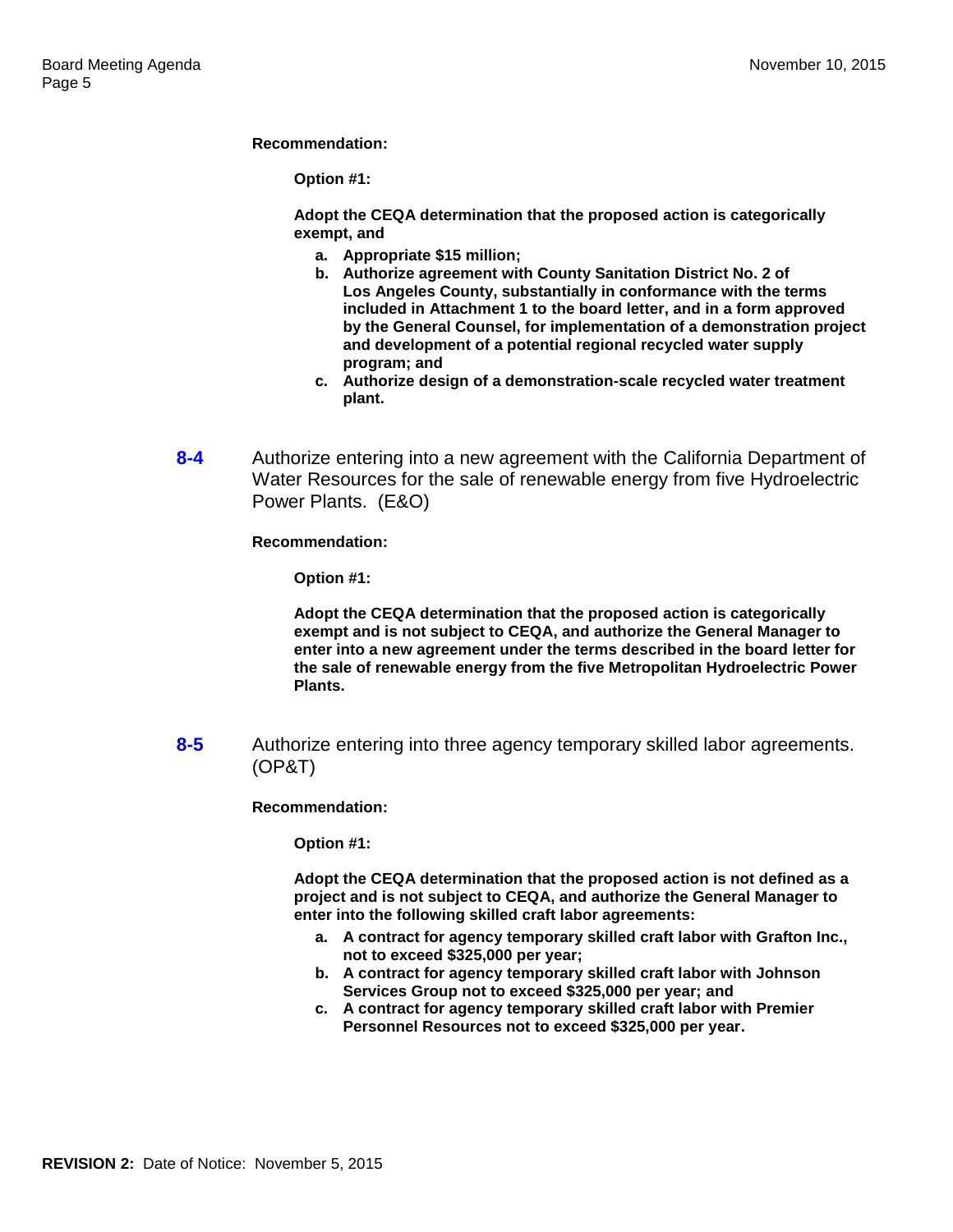**8-6** Authorize entering into storage and exchange agreements with Antelope Valley-East Kern Water Agency; and approve payment of up to \$16.6 million for funding the agreements. (WP&S)

**Recommendation:**

**Option #1:**

**Adopt the CEQA determination that the proposed action is categorically exempt, and**

- **a. Authorize the General Manager to enter into storage and exchange agreements with Antelope Valley-East Kern Water Agency consistent with the terms outlined in the board letter and in a form approved by the General Counsel;**
- **b. Approve payment of up to \$16.6 million for funding the storage and exchange agreements with Antelope Valley-East Kern Water Agency; and**
- **c. Approve additional payments from the Supply Program Budget should the exchange or storage programs exceed the initial allocated 30,000 AF.**
- 8-7 Report on existing litigation: *Shimmick Construction Company, Inc./Obayashi Corporation, a Joint Venture v. The Metropolitan Water District of Southern California,* LASC Case No. BC559603; and authorize increase of maximum amount payable under contract with (1) Hunt Ortmann Palffy Nieves Darling & Mah, Inc. for legal services by \$500,000 to an amount not to exceed \$600,000, and (2) Pacific Consultants Construction, Inc. for consulting services by \$250,000 to an amount not to exceed \$500,000 (Approp. 15389). (L&C) **[Conference with legal counsel—existing litigation; to be heard in closed session pursuant to Gov. Code Section 54956.9(d)(1)]**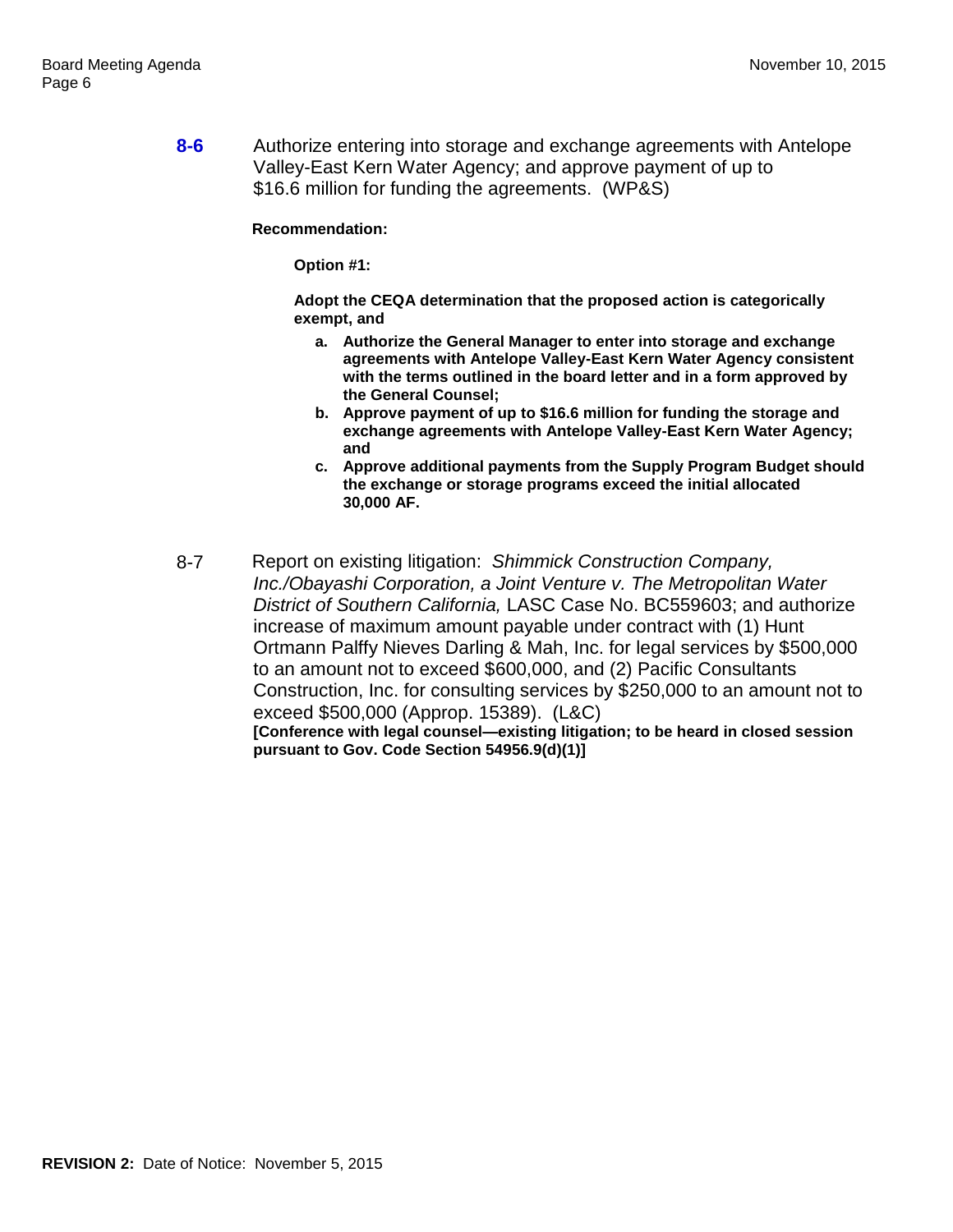**Revision 2** 8-8 Authorize General Manager to enter into an agreement to purchase or to acquire an option to purchase property from Delta Wetlands Properties located in Contra Costa, San Joaquin, and Solano Counties. (RP&AM) **[Conference with real property negotiators; Property is approximately 20,369.80 acres, identified as Contra Costa County Assessor's Parcel Nos. 026-060-003-6, 026-060-007-7, 026-060-008-5, 026-060-015-0, 026-060-016-8, 026-060-017-6, 026- 060-018-4, 026-060-019-2, 026-070-001-8, 026-070-006-7, 026-070-010-9, 026-070- 011-7, 026-070-012-5, 026-070-013-3, 026-080-004-0, 026-080-005-7, 026-080-006-5, 026-080-007-3, 026-080-008-1, 026-080-009-9; 023-040-026-9, 023-040-027-7, 023- 050-001-9, 023-050-002-7, 023-070-011-4, 023-070-012-2, 023-080-010-4, 023-080- 011-2, 023-090-001-1, 023-090-003-7, 023-090-004-5, 023-100-001-9, 023-100-002-7, 023-100-004-3, 023-100-007-6, 023-100-008-4; San Joaquin County Assessor's Parcel Nos. 129-050-01, 129-050-02, 129-050-03, 129-050-04, 129-050-05, 129-050- 06, 129-050-07, 129-050-08, 129-050-09, 129-050-11, 129-050-12, 129-050-13, 129- 050-14, 129-050-15, 129-050-16, 129-050-17, 129-050-18, 129-050-19, 129-050-24, 129-050-25, 129-050-26, 129-050-27, 129-050-28, 129-050-52, 129-050-54, 129-050-55, 129-050-56, 129-050-60, 69-030-08, 069-030-09, 069-030-10, 069-030-11, 069-030-19, 069-030-20, 069-030-21, 069-030-22, 069-030-23, 069-030-24, 069-030-26, 069-030-27, 069-030-28, 069-030-29, 069-030-30, 069-030-31, 069-030-32, 069-030-33, 069-030-34, 069-030-35, 069-030-36, 069-030-37, 069-030-38, 069-030-39, 069-030-42, 069-030-44, 069-100-01, 069-100-02, 069-100-03, 069-100-04, 069-100-05, 069-100-08, 069-100-09, 069-100-10, 069-100-11; and Solano County Assessor's Parcel No. 0090-060-010; agency negotiators: Jeff Kightlinger, Stephen Arakawa, John Clairday, and Bryan Otake; negotiating parties: Metropolitan and Delta Wetlands Properties; under negotiation: price and terms; to be heard in closed session pursuant to Gov. Code Section 54956.8]**

**(To be mailed separately)**

## **9. BOARD INFORMATION ITEMS**

None

## **10. FUTURE AGENDA ITEMS**

## **11. ADJOURNMENT**